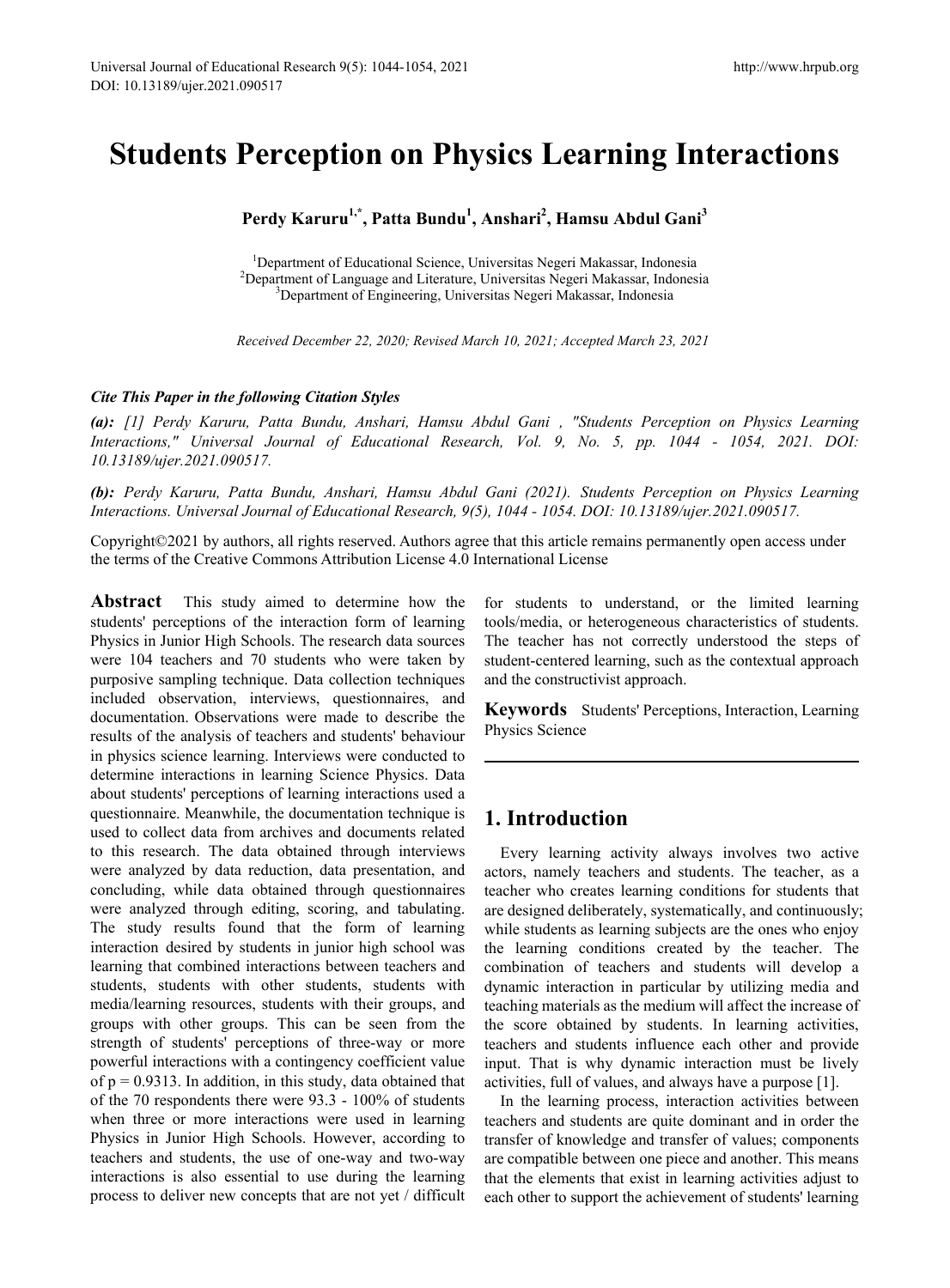goals.

Learning is a process of interaction between teachers, students, and their environment to achieve a goal. This interaction can be in the form of one-way interaction (teacher-student), two-way interaction<br>(teacher-student-teacher), and three-way or more (teacher-student-teacher), and three-way or more interactions. In this process, students can gain experience from the teacher, their friends, learning resources, environment and so on. The experience gained by students will be consulted with the teacher. On the other hand, students are faced with a problem so that it can be overcome to solve the problem. The process of learning interaction like this will allow students to develop both mentally and intellectually.

The process of learning interaction activities carried out by the teacher in the classroom will affect the course of the learning process and is expected to be able to trigger teacher skills in carrying out interesting learning. In learning activities, the most important meaning is the creation of a good learning interaction between teachers and students. Teachers and students have a role in the process of interaction because teachers have a role as teachers and students as children who learn.

Physics natural science is one of the subjects given in junior high school, which contains aspects of the matter and its nature, energy and its changes, as well as knowledge of the earth and the universe. Through the Science of Physics subject, students are directed to be able to understand and apply knowledge (factual, conceptual, and procedural) based on their curiosity about the universe and its properties.

In the 2015/2016 academic year, the researcher as the Chair of the Committee at one of the junior high schools in Tana Toraja Regency has observed the interaction process carried out by teachers and students during the physics science learning process. Researchers see a phenomenon that occurs in the classroom, namely learning activities created by the teacher are more dominated by lecture methods and less varied with other learning models/approaches/strategies/methods. The tendency of the activities carried out by the teacher is focused on delivering material or students become objects during the learning process and not mutually playing a role during the learning process. Students only listen and listen well to the teacher's explanation and passive students so that students' learning interest and motivation towards learning is low. As a result, the average completeness of students' learning did not reach the Minimum Completeness Criteria at school ( $p$  75%). The achievement of learning completeness, of course, depends on the skills of the teacher in managing learning interaction activities. By using various forms of learning interaction, students will be very optimal in learning and have a high sense of enthusiasm and enthusiasm for learning.

Thus, the researcher sees that learning interaction is an essential element in the learning process, as an object of learning and teachers as the instructional designers. Through learning interactions that are divided into 5 (five) businesses, it allows perfect education or learning to be more effective, conducive and productive and can achieve satisfying learning outcomes. Based on the above problems, the authors were moved to examine further about the interaction in learning Physics Science in class through research entitled "Students' Perceptions of the Interaction of Physics Learning in Junior High Schools in Tana Toraja Regency". Therefore, the purpose of this study was to to find out the form of interaction of Physics Science learning that students want in junior high schools in Tana Toraja Regency.

### **1.1. Perception**

According to [2], that perception is more psychological than just a sensory process, therefore several factors influence perception, namely selective attention, the characteristics of stimuli, individual values and needs, and previous experiences. Alternatively, it can be defined that perception is a process of observation that creates knowledge that is obtained, interpreted through vision, experience, planning, and belief to produce a view on something.

#### **1.2. Interactions in learning**

[3] in Rosarian Dirgantoro (2020) stated, "Interaction is the process by which people communicate with each other in thoughts and actions". This means that interaction is the process by which people communicate to influence each other in thoughts and actions. The interaction between teachers and students in learning is a process of communication, which is carried out reciprocally in conveying messages to students. The interaction referred to here is inseparable from the element of communication, which involves the communicator, communicant, message and media/learning resources components.

Essentially, learning is a process of increasing abilities both in the cognitive, affective and skills domains through interaction activities between learning elements. There are three elements of learning in question, namely teachers, students and media or learning resources. Suppose there is a perfect interaction between the three, that is what is called active learning. Perfect learning has at least five types of intensive interactions, namely: (1) interactions between teachers and students, (2) interactions between individual students and individual students, (3) interactions between students directly with media and sources; (4) Learning is interactions between individual learners and their groups, and (5) interactions between groups and other groups.

The meaning of three-way or more interaction in this study is the interaction between students and learning media/sources, individual interactions with other students, students with their groups, and group interactions with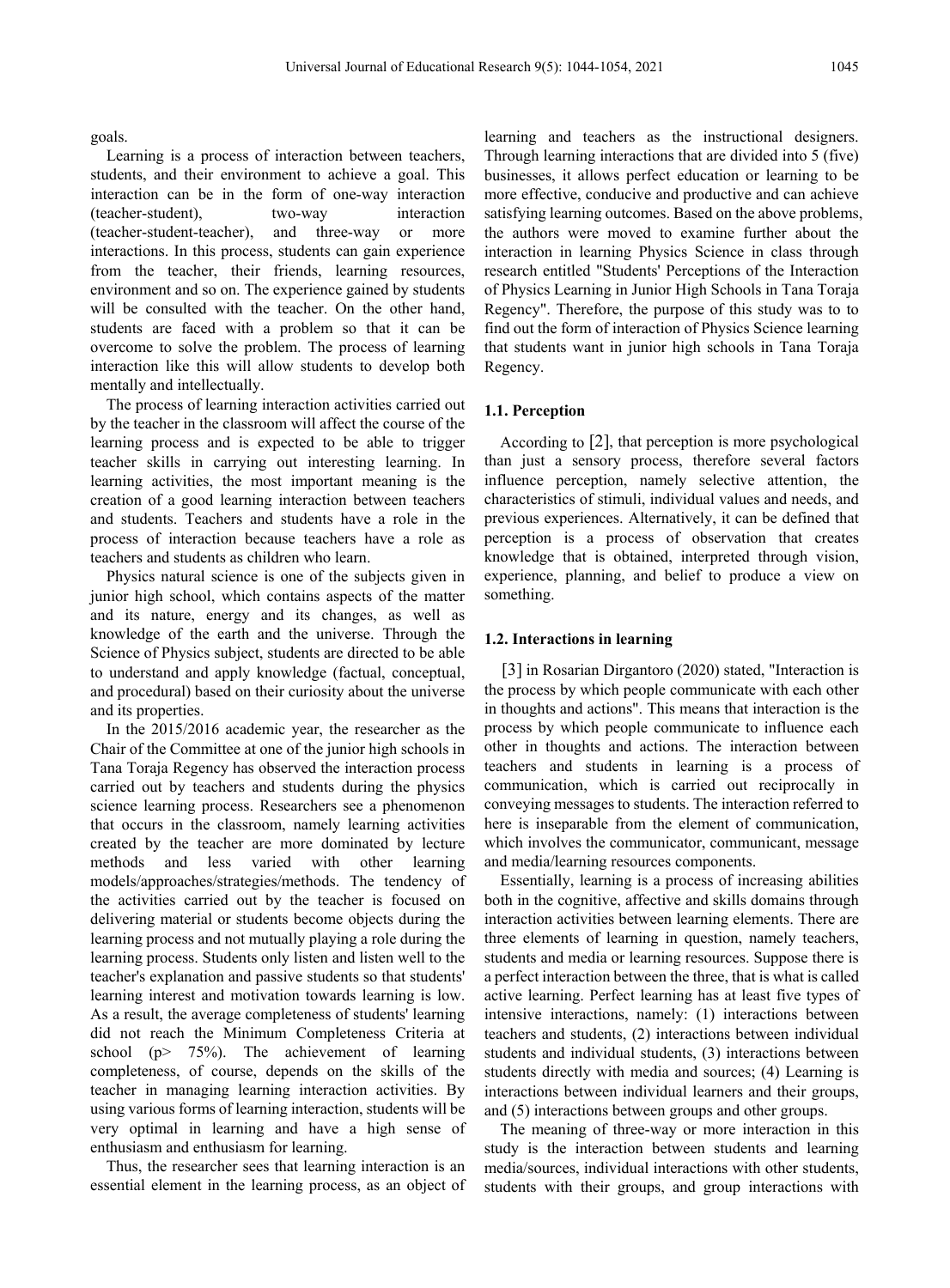

other groups. The form of interaction in three or more directions can be seen in Figure 1 below.

**Figure 1.** Three-Way Interaction or More (Multi-Directional Interaction)

### **1.3. Nature of Physics**

Physics is one of the branches of science that underlies the development of advanced technology and seeks to describe and explain either natural laws or natural occurrences based on observable phenomena, directly or indirectly, which form the basis of the laws that move matter, energy, space. In addition, time. Physics is also a part of science that discusses the natural phenomena of science. Meanwhile, science itself is a collection of knowledge that is systematically arranged about natural phenomena, and its development is not only shown by facts but also by the emergence of scientific methods and scientific attitudes. Thus, it can be said that the Science of Physics includes three things, they are:

- Physical science products, namely all knowledge about natural phenomena that have been collected through observation. Products in the form of facts, concepts, principles, laws, and theories.
- The process of Physics science is usually called the scientific method, which is a combination of reasoning and empirical testing. The steps of the scientific method are problem identification, problem formulation, hypothesis formulation, conducting experiments, hypothesis testing, and drawing conclusions.
- Scientific values and attitudes, as long as carrying out the scientific method through the process of observation, experimentation and logical thinking, honest, objective, and communicative attitudes must be used in order to achieve the correct results of Physics Science.

### **1.4. Study of Physics**

Physics subject in junior high school's objectives that students have the ability to: (1) increase belief in the greatness of God Almighty based on the existence, beauty, and order of His creation, (2) develop an understanding of various kinds of natural phenomena, concepts, and principles' science is useful and can be applied in everyday life, (3) develop curiosity, a positive attitude, and

awareness of the interplay between science, environment, technology, and society, (4) conduct a scientific inquiry to foster abilities think, behave and act scientifically and communicate, (5) increase awareness to participate in maintaining, protecting and preserving the environment and communicating, (6) increase awareness to respect nature and all its regularities and (7) increase knowledge, concepts, and science skills as a basis for continuing education to next level.

Learning Science Physics will be humanistic if the teacher recognizes and places or treats students as subjects or individuals who have these characteristics, and the recognition is manifested in the learning process, which is to provide opportunities for participants to educate as widely as possible so that they can develop themselves so that their potential, personal, attitude develops towards a better or more perfect level. It is in line with the findings of [4] that multi-directional learning in science and physics learning will have an impact not only on learners' cognition but also on their behavior and attitudes in the learning process.

# **2. Research Methods**

This research is classified as a descriptive study using two approaches, namely, a qualitative approach and a quantitative approach. The qualitative approach is used to obtain information about learning interactions obtained from the teacher as resource persons, and the quantitative approach is used to calculate the percentage of numbers from the results of the questionnaire regarding students' perceptions of interactions in learning Science Physics.

The population of this study was all junior high school students in Tana Toraja Regency as many as 2,750 people, while the sample was 70 people who were taken by purposive sampling technique. This technique was chosen because all junior high school student populations in Tana Toraja Regency are considered to have the same characteristics so that whoever becomes the respondent is considered to be able to represent the population.

In this study, researchers made observations without being directly involved. Through observations, researchers can describe the results of the analysis of the behaviour of teachers and students in learning Science Physics. In addition, interviews were also conducted to determine interactions in learning Science Physics. The form of interaction includes one-way interaction, two-way interaction, and three-way interactions or more. Meanwhile, the data about students' perceptions of learning interactions were used questionnaires. In addition, documentation techniques are also used with the aim of collecting data from archives and documents related to this research.

To obtain the validity of the data, the researcher carried out data validity checking techniques, namely (1) the technique of checking the degree of confidence (credibility) including the researcher was involved as an instrument,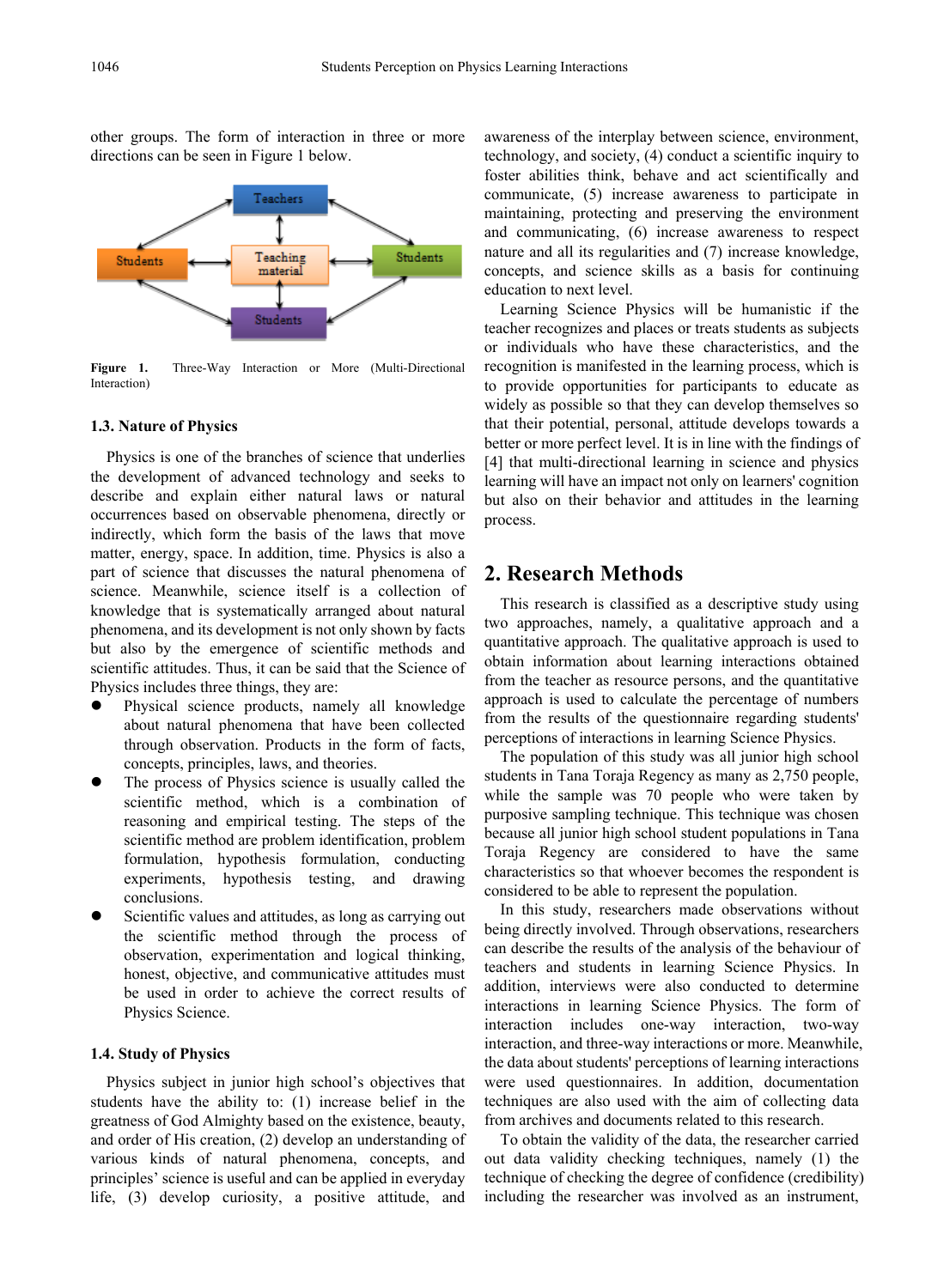persistence of observation, triangulation, and referential adequacy, (2) transferability checking technique, and (3) dependability checking technique by way of dependency auditing.

After the data on students' perceptions in learning, the behavior of teachers and students in learning, and data taken from archives and documents are obtained then manage the data. The interview data obtained were analyzed through three streams, namely data reduction, data presentation, and drawing conclusions or verification. Meanwhile, the questionnaire data were analyzed by editing, suspension, and tabulating. Next look for the percentage of the questionnaire. The parameters for the interpretation of percentage values according to [5], namely:

> $0\%$  = None  $1\% - 25\% =$  Fraction  $26\% - 49\% =$  Almost Half  $50\% = \text{Half}$  $51\% - 75\% = \text{Most}$  $76\%$  - 99% = Almost Entirely

 $100%$  = Entirely

The validity test of the instrument was carried out using the Pearson correlation method (correlation value  $\geq 0.3$ ), while the reliability test used the internal consistency technique (Cronbach alpha coefficient  $\geq$  0.7) with a confidence level of 0.05.

# **3. Research Result**

### **3.1. Test the Validity and Reliability of the Instrument**

The results of the validity test of the Physics Science learning interaction questionnaire in junior high schools in Tana Toraja Regency showed that the twelve questions of the Physics Science learning interaction had a correlation value> 0.3 with a confidence level of 0.05 as the limit value of an acceptable (usable) research instrument item. Therefore, it can be said that each item of the Physics Science learning interaction question item is valid and can be understood by all junior high school students. In other words, the Physics Science learning interaction instrument can be used to measure students' perceptions of the Physics Science learning interaction.

The instrument is said to be reliable and acceptable if the Cronbach alpha coefficient value is  $\geq$  0.7, with a confidence level of 0.05. The results of the reliability test of the perceptual instrument of junior high school students towards the interaction of physics science learning in junior high schools in Tana Toraja for each question item are presented in Table 1 below.

**Table 1.** Reliability Test Results

| <b>Ouestion Items</b> | Cronbach's<br>Alpha | Value<br>Limit | Conclusion |
|-----------------------|---------------------|----------------|------------|
|                       | 0,760               | 0.7            | Reliable   |
| 2                     | 0,812               | 0,7            | Reliable   |
| 3                     | 0,779               | 0.7            | Reliable   |
| 4                     | 0,760               | 0,7            | Reliable   |
| 5                     | 0,815               | 0,7            | Reliable   |
| 6                     | 0,810               | 0.7            | Reliable   |
|                       | 0,779               | 0,7            | Reliable   |
| 8                     | 0,758               | 0,7            | Reliable   |
| 9                     | 0,780               | 0,7            | Reliable   |
| 10                    | 0.798               | 0,7            | Reliable   |
| 11                    | 0.712               | 0,7            | Reliable   |
| 12                    | 0.828               | 0,7            | Reliable   |

Table 1 above shows that the Cronbach alpha coefficient value> 0.7 (limit value) so that it can be concluded that the 12 instrument items are reliable and can be used to measure the perceptions of junior high school students towards the interaction of learning Science Physics.

Based on the results of the validity and reliability tests above, it can be concluded that the instrument of students' perceptions of the interaction of physics science learning in junior high schools can be used (correlation value  $> 0.3$ ) and Cronbach alpha coefficient value> 0.7).

#### **3.2. Description of Learning Interaction**

In accordance with the data obtained through interviews and observations, the type of learning interaction in this study is divided into three parts, namely (1) one-way interaction, (2) two-way interaction, and (3) three-way or more interactions. Data on students' perceptions of learning interactions were analyzed using descriptive statistics in the form of percentages. The purpose of processing the data is so that the data obtained can provide meaning and explanation. The results of the questionnaire then entered into tabulation, which is the process of the questionnaire instrument data into percentage in below figures. In detail, the results of data analysis are presented as follows.

• Teacher Data Analysis Carrying Out Learning Interactions

The results of observations on class VII teachers, class VIII teachers, and grade IX teachers in implementing Physics Science learning in class can be seen in Figure 2.

Figure 2 shows that of the ten teachers observed in each class, it turns out that all grade VII teachers (100%) use a one-way interaction form, almost all (90%) use two-way interaction, and half (50%) use three-way or more interaction. Likewise, almost all grade VIII teachers in implementing Physics Science learning (90%) use one-way interaction, almost all (80%) use two-way interaction, and almost half (40%) use three-way interaction or more. Meanwhile, almost all grade IX teachers (90%) use one-way interaction and two-way interaction (80%), and almost half (30%) use three-way or more interactions. This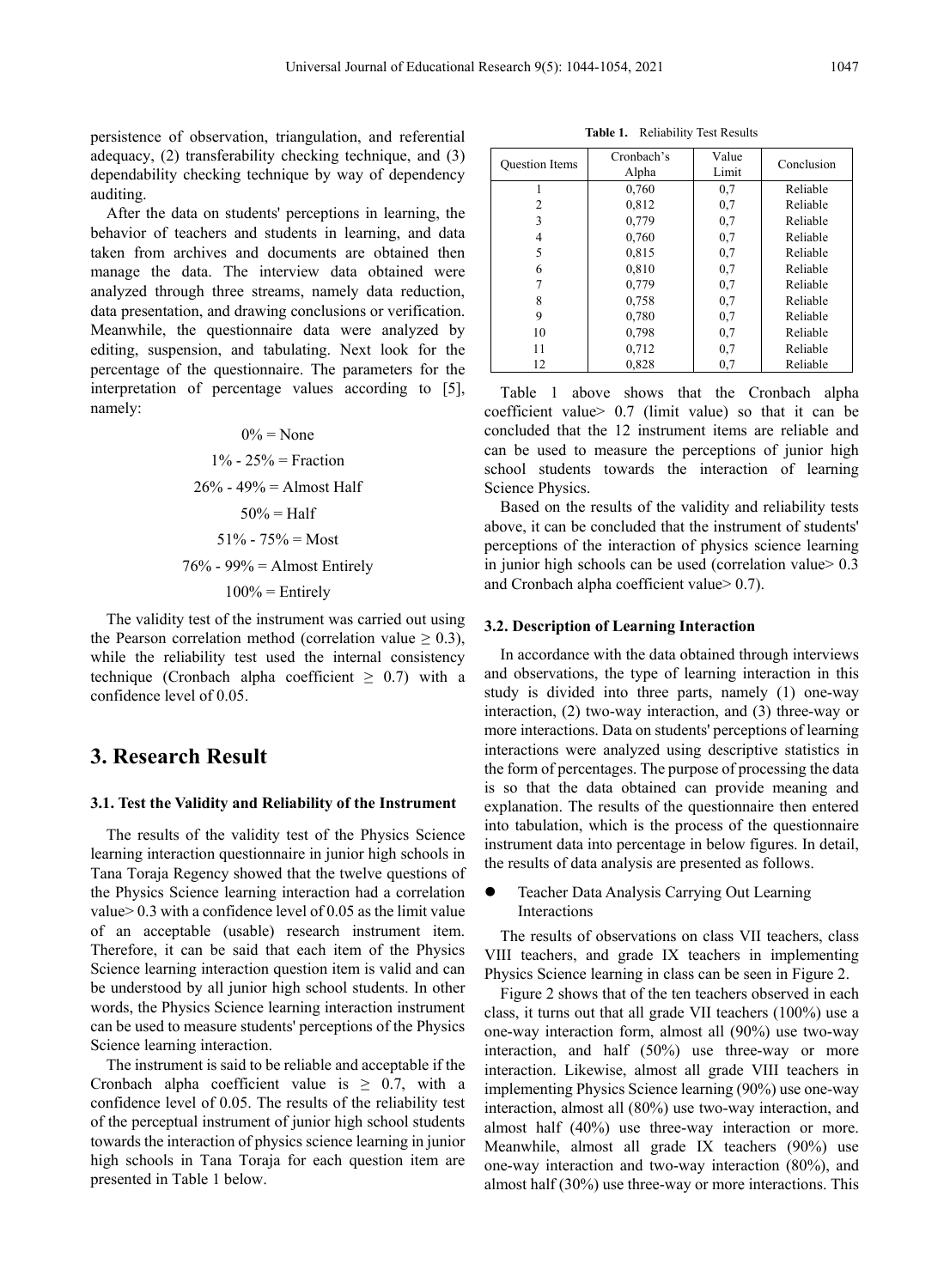shows that in general, physics science teachers in junior high schools in Tana Toraja Regency in implementing classroom learning use one-way and two-way interactions and only a few uses three-way or more interactions.



**Figure 2.** Teacher data in implementing Physics Science learning interactions

### One Way Interaction

The results of the data analysis on students' perceptions of the one-way interaction in the physics learning process in junior high schools in Tana Toraja Regency which were distributed to 70 respondents in detail can be seen in Figure 3 below.



**Figure 3.** Percentage of one-way interaction questionnaire results

The data described in accordance with Figure 3 above can be presented as follows:

Questions 1. I like the teacher to explain the material with a lecture. Of the 70 respondents, almost half of 34.3% of students gave the opinion because they could more freely know the subject matter; the teacher explained it more clearly, easily understood new material or concepts. In addition, most or 65.7% of students gave different opinions because they were not given the opportunity to come up with ideas or ask questions.

Question 2. I like the teacher to explain, and the students are quiet, listening to the explanation well. Of the 70 respondents, almost half of 44.3% of students gave the opinion because they understood faster if the teacher explained, the material explained by the teacher was more detailed, and the teacher could find out the abilities of the

students. In addition, most or 55.7% of students said they were not in agreement with the reason that they only heard and noted what the teacher explained.

Question 3. I like it when the teacher explains without giving opportunities to students to ask questions. Of the 70 respondents, almost half of 45.7% of students gave their opinion on the grounds that they are faster to understand or understand the subject matter, students are not noisy, and can concentrate. In addition, most or 54.3% of students gave different opinions on the grounds that students did not ask questions if something was not understood.

Question 4. I like to listen only when the teacher explains without being given the opportunity to come up with ideas. Of the 70 respondents, most or 55.7% of students gave an opinion on the grounds that they could concentrate and not make a headache, and nearly half or 44.3% of students gave different opinions on the grounds that they did not sharpen their brains, did not train their abilities, and tired of studying.

The data for the four questions above are in accordance with the data from the observations of 10 teachers in implementing physics science learning in class generally using a one-way form of interaction (80% - 100%), both class VII teachers, class VIII teachers, and class IX teachers. Thus, it can be concluded that the form of interaction used by science teachers in implementing learning is one-way and two-way interaction or generally using the lecture and question and answer method.

#### Two-Way Interaction

The results of the data analysis on students' perceptions of the two-way interaction in the physics learning process at SMP, which were distributed to 70 respondents in detail can be seen in Figure 4 below.



**Figure 4**. Percentage of two-way interaction questionnaire results

The data, according to Figure 4 above, can be explained as follows.

Question 5. I like to listen only when the teacher explains without being given the opportunity to come up with ideas. Of the 70 respondents, most or 65.7% of students gave the opinion on the grounds that they were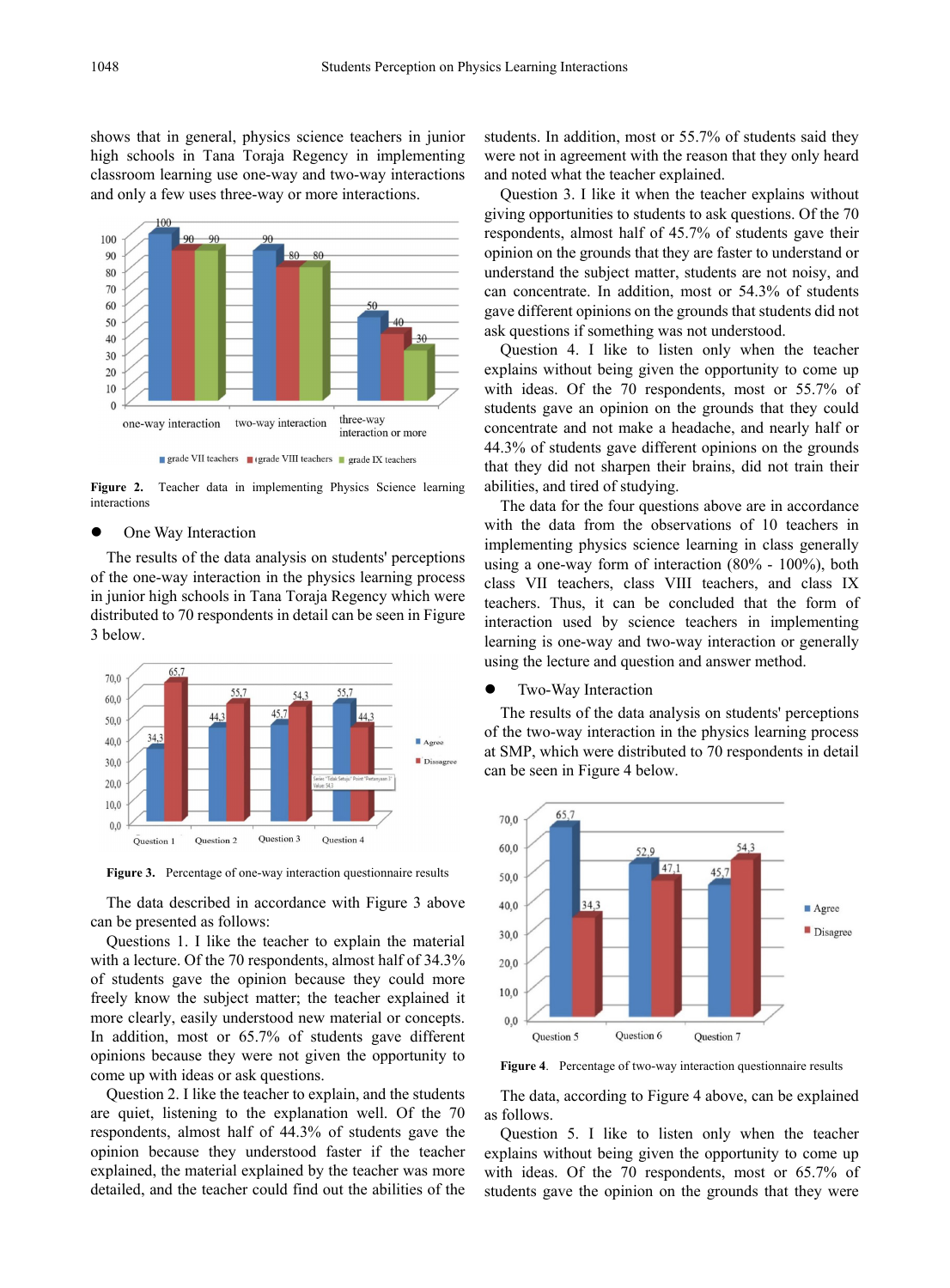always concentrated, not dizzy and not afraid to be asked. And almost half or 34.3% of students stated that they disagreed with the reason that they were easily sleepy, did not sharpen their brains, students would not be trained in their abilities, and made learning bored.

Question 6. I like it when the teacher explains the material and gives me the opportunity to ask questions. Of the 70 respondents, most or 52.9% of students gave an opinion on the grounds that the teacher can sharpen the students' brains, know better, want to test their abilities, students can be more active, and be brave. In addition, almost half of 47.1% of students gave different opinions on the grounds that they were confused, sometimes they didn't know what to ask, and not all students could ask questions.

Question 7. I like it when the teacher explains the material and involves students expressing opinions. Of the 70 respondents, almost half of 45.7% of students gave their opinion using two-way interaction in learning because students can know the core material that is important to understand, teachers can find out whether students have understood the material or not, sharpen the brain, even can make students dare to express opinions. Moreover, most or 54.3% of students gave dissenting opinions because they were dizzy, difficult, became talkative material, and did not

know the material to be conveyed.

The data for the three questions are a description of the results of the analysis of two-way interaction learning in the form of questions and answers that can make the classroom atmosphere more lively and more dynamic than one-way interaction. It is possible that learning with two-way interaction occurs two-way communication or marked by feedback from the teacher even though there is even no communication between students. Learning conditions like this are commonly referred to as teacher-student-teacher interactions through communication. The data for the three questions are in accordance with the observation data on teachers in implementing physics science learning generally using two-way interactions, both class VII teachers (90%), class VIII teachers (80%), and only 40% - 50% of teachers use the three-way interaction form.

#### Three-Way or More Interaction (Multi-Directional)

The results of the data analysis on students' perceptions of the three-way interaction or more in the physics learning process obtained from 70 respondents in detail can be seen in Figure 5 below.



**Figure 5**. Percentage of three-way or more interaction questionnaire results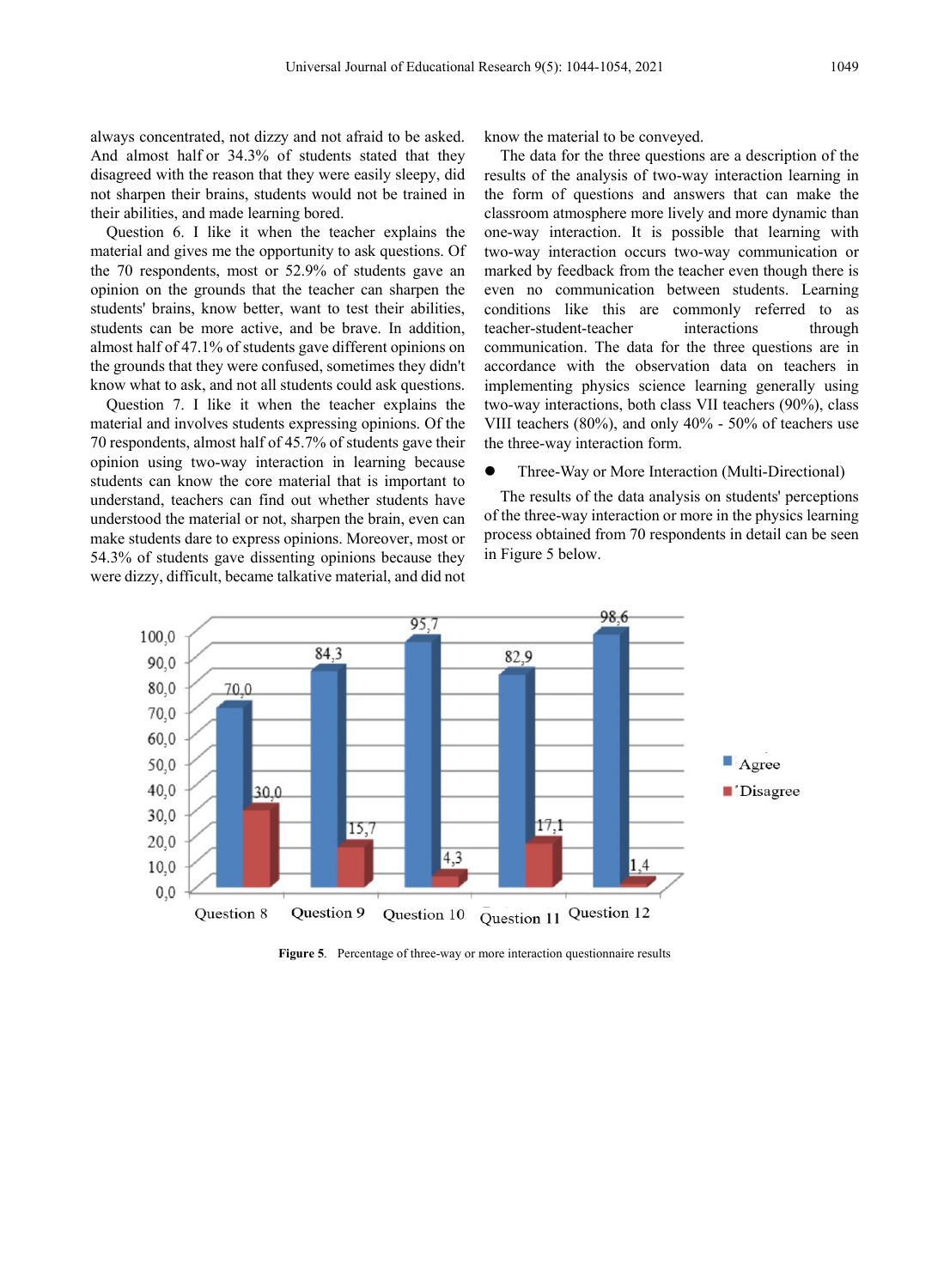The data in Figure 5 above about the three-way interaction in learning show that in general students give an agreed opinion if three or more ways of interaction are used in learning Physics Science. The results of the three-way or more interaction questionnaire data analysis in learning consisted of four questions, namely questions 8, 9, 10, 11, and 12. The explanation of the four questions can be presented as follows.

Question 8. I like it when the teacher uses media and learning resources during the learning process. Of the 70 respondents, 100% most of all 70% of students agreed that in learning the teacher uses media and learning resources on the grounds that the subject matter is easy to understand, the essence of learning is easy to know, making it easier to achieve goals, the learning is interesting, and can interact with friends and teacher. The learning media used by junior high school teachers in this study is an application that is displayed on a computer via PowerPoint. Meanwhile, learning resources are only limited to textbooks available in schools, and that too is very limited because one book is read by two students.

Question 9. I like it when the teacher uses the discussion method. Of the 70 respondents, 93.3% all of them then 84.3% of students gave the opinion if in physics science learning using the discussion method on the grounds that problems are easy to answer together with friends, more active in learning activities, making students think, high learning motivation, provide opportunities for students to practice expressing opinions, respect other people's opinions, and more quickly understand the material through peer explanations. And only a small proportion of 6.7%, then 15.7% students gave different opinions on the grounds that sometimes it was difficult to answer problems with friends and were limited to expressing opinions because they were dominated by smart friends.

Question 10. I like to be given the opportunity to share with friends in learning. Of the 70 respondents, by 100% of them 95.7% of students gave their opinion on the grounds that they can share or share opinions with friends, are more courageous in expressing opinions/asking questions, are more active, and have good brains, and a small proportion of 4.3% of students gave different opinions on the grounds that they were ashamed of giving opinions or ideas to friends or teachers.

Question 11. I like to be given the opportunity to discuss in a group. Of the 70 respondents, by 96.7% of them 82.9% of students gave the opinion if in learning students were given the opportunity to discuss in groups on the grounds that problems are easy to answer, goals are easy to achieve, help each other, work together to discuss problems, and students actively involved in learning. And only a small proportion of 3.3% 17.1% of students gave different opinions on the grounds that the discussion was controlled by friends who were good at talking or smarter and the class atmosphere was noisy.

Question 12. I like to use discussions between groups

and other groups in learning. Of the 70 respondents, by 100% all of them then 98.6% of students gave the opinion if the learning process used discussions between groups on the grounds that they could correct incorrect answers, respect friends' opinions, play an active role in learning, easy problems to answer, sharpen the brain, work the same, it is easy to find out mistakes in answering a problem, train the thinking process, practice submitting work reports, and be actively involved in solving problems. And only a small proportion of 1.4% of students gave different opinions on the grounds that only smart students played an active role in discussing questions.

### **3.3. Chi-Square Analysis**

To determine the relationship between students' perceptions of learning interactions in one direction, two directions, and three directions or more, the Chi-Square formula is used. The results of the analysis of the three interactions can be seen in Table 1 below.

**Table 2.** Calculation of the chi-square of learning interactions

| Value       | One Way     | Two-Way     | Three-Way   |
|-------------|-------------|-------------|-------------|
|             | Interaction | Interaction | Interaction |
| Reliability | 6.524       | 5.799       | 30,808      |

The data in table 1 above show that the one-way interaction value at a significant level of 0.05 with DB 3 is 6.524, while  $= 7.815$ . It means that there is no relationship between students' perceptions and one-way interaction in Physics Science learning. Likewise, for two-way interaction = 5.799 at a significant level of 0.05 with DB 2, while =  $5.991$ . Thus  $\le$ , or in other words, there is no relationship between students' perceptions and two-way learning interactions in mathematics learning. As for the three-way learning interaction or more = 30.808 at a significant level of  $0.05$  and DB 4, while =  $9.488$ . This means >, meaning that there is a relationship between the students' perceptions and the interaction of three or more directions.

Meanwhile, to see the strength of students' perceptions of the three learning interactions, it can be seen in Table 2 below.

**Table 3.** Interpretation of the value of the contingency coefficient

| Explanation                                  | Contingency<br>Coefficient<br>Value $(p)$ | Significant<br>Level (DB) | Interpretation |
|----------------------------------------------|-------------------------------------------|---------------------------|----------------|
| One-way<br>interaction                       | 0.3585                                    |                           | Weak           |
| Two-way<br>interaction                       | 0,3245                                    |                           | Weak           |
| Three or more<br>directional<br>interactions | 0.9313                                    |                           | Very strong    |

Based on the contingency coefficient data as in table 2 above, it is known that students' perceptions of the three-way interaction are very strong with p-value  $= 0.9313$ .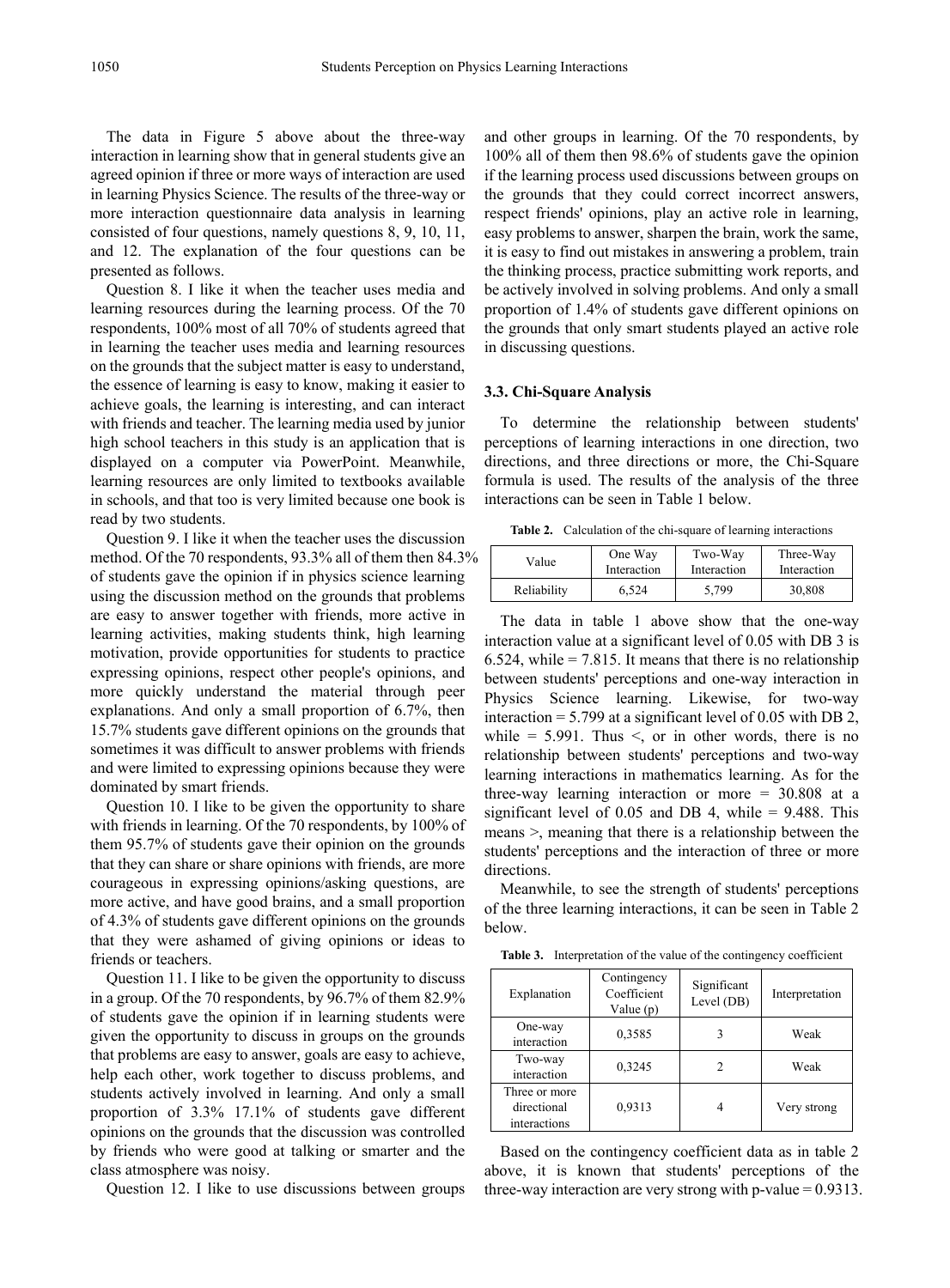Meanwhile, students' perceptions of one-way interaction (p  $= 0.3585$ ) and two-way interaction (p = 0.3245) were weak. Thus, it can be concluded that the strength of students' perceptions lies in the interaction of three or more directions.

# **4. Discussion**

#### **4.1. Teachers Implement Learning Interaction**

The curriculum used in Junior High School throughout Tana Toraja Regency is KTSP (Education Unit Level Curriculum) for grade IX and Curriculum 2013 for grade VII and class VIII. The content of the KTSP curriculum used includes a number of subjects taken in grade IX. Local content and self-development are part of the curriculum content. Therefore, the KTSP SMP curriculum consists of 10 subjects, local content, and self-development. While the 2013 curriculum consists of 7 subjects, cultural arts, Physical Education, Sports and Health and crafts.

Although there are two curriculums used in junior high schools in Tana Toraja Regency, they are KTSP (Education Unit Level Curriculum) for class IX 2013 curriculum for class VII and for class VIII, almost all of the science teachers in implementing learning in the classroom (80% - 100%) use one-way interaction and two-way interaction, and nearly half (30% - 50%) use three-way or more interactions.

The data are in accordance with the results of interviews with several teachers who use the form of one-way interaction (interaction without feedback from students, for example, the lecture method) and two-way (learning interaction accompanied by feedback from students, for example, the question and answer method). They said that both forms this interaction are used on the grounds that the achievement of the material can be fulfilled in accordance with the demands of the curriculum and limited learning tools/media/resources, and the ability of students in heterogeneous. Students are reluctant to express opinions, and generally, students have not been able to interact with teachers or friends. While the form of three-way interaction or less is used experimental activities on the grounds of limited media and learning resources, and teachers have not mastered the steps of methods or models of student-centred learning such as scientific approaches. Constructivists, even though they have participated in the training or upgrading of the teaching methods organized by the Ministry of Education and Culture or other institutions. The lecture method is a one-way interaction pattern because the teacher's role dominates the activities during the learning process. In this case, the teacher is the action provider and the student who receives the action from the teacher. Whereas the question-and-answer method is a form of two-way interaction because of the reciprocity made by the teacher and students during the learning

process, but there is no interaction between students.

From the results of the interview, a solution to the problem was obtained, namely (1) after the material was explained by the teacher through one-way interaction, then students were given assignments to work on individually, and then some students were asked to write down their answers on the board and correct them if the answer was still not appropriately, and (2) utilize learning tools/media around the school and duplicate teaching materials or replace the planned method with other methods.

One-Way Interaction

Most of the students' responses to the four questions related to one-way interaction in learning (57.85%) stated that they were not as one-way interaction. Likewise, if it is seen from the data about the relationship between students' perceptions and one-way interaction learning where the value at the significant level of 0.05 and DB 3 is 6.524 smaller than the value, namely 7.815, which means that there is no relationship between students' perceptions and one-way interaction. Learning Science Physics. While the value of the contingency coefficient  $p = 0.3585$ , which means that the strength of students' perceptions of learning with one-way interaction is weak. The data show that in principle, students in science learning Physics, one-way interaction is used. Students give the opinion that one-way learning students are not given the opportunity to express opinions/ideas or ask questions if there is still material that has not been understood, and only hear and record teacher explanations, do not sharpen their brains, do not train their abilities and are bored with learning. The opinions of these students illustrate that in the learning process students want to be actively involved, such as raising ideas / asking questions so that the material that has not been understood can be assisted by teachers or friends who already understand. In addition, students also hope that in learning, they can be given the opportunity to sharpen their brains, train and develop their abilities.

The response of the students above is contrary to the learning that is carried out by the science teacher in class. Almost all of the teachers in implementing learning in the classroom (80% - 100%) use one-way interaction learning, both class VII teachers, class VIII teachers, and class IX, teachers. The reason the teacher uses one-way interaction (for example the lecture method) is that the learning atmosphere becomes more orderly, the container explains new concepts that are not yet understood by students, the delivery of material is wider, the teacher can arrange priority material, and the teacher can monitor class conditions and higher material attainment. This finding is in line with the opinion of [7] that the lecture method is a way of delivering learning material with oral communication and is an example of one-way interaction. The lecture method is economical and effective for the purpose of conveying information and understanding. The dominance of a teacher when using the lecture method is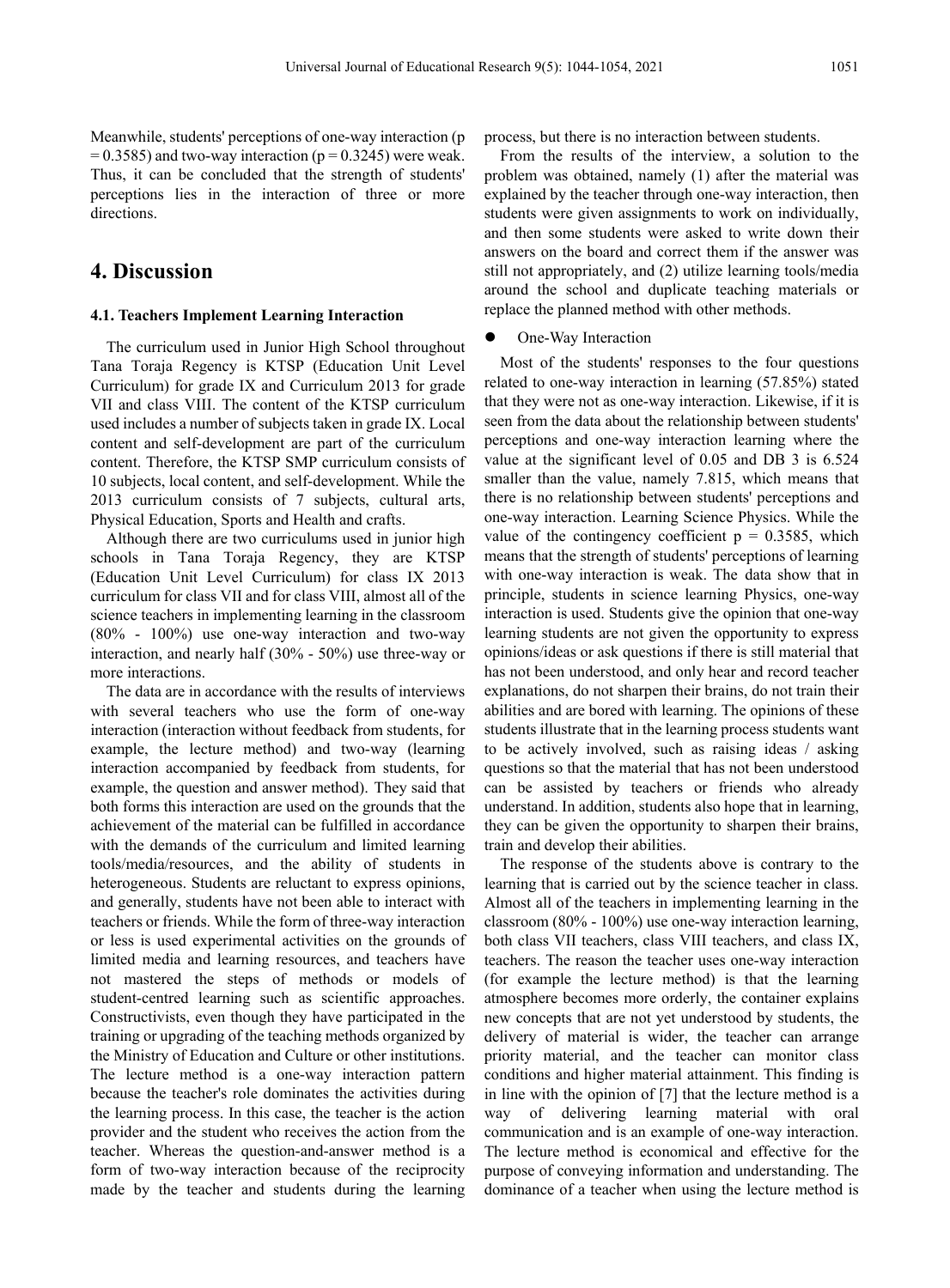very large so that students become passive. However, the classroom atmosphere is more orderly and conducive because students are only focused on the teacher as an action provider. Meanwhile, according to [8] the teaching method can be carried out by the teacher, first, to provide direction, instructions at the beginning of learning, second, limited time, while a lot of material or information will be conveyed. And third, educational institutions have few teaching staff, while the number of students is quite large.

This advantage becomes a consideration for the teacher to choose to use the lecture method as a one-way interaction in order to achieve learning objectives. Teachers in choosing learning methods must have careful consideration so that they can determine the method as an effort to achieve learning objectives. The results of interviews with respondents (Science Physics teachers) said that the lecture method as a one-way interaction besides having advantages also has disadvantages. Namely, students become more passive; the material controlled by students is limited; it makes students saturated; many students are sleepy and it is difficult to know the absorption power of students.

Based on the description above, it can be concluded that even though one-way interaction learning is not liked by students, on the other hand, this learning can still be used, especially in delivering new material/concepts which students have not understood and is quite broad in scope. It can make learning more orderly and conducive.

### Two-Way Interaction

Almost half of the students' responses to the three questions related to two-way interaction (42.37%) stated that they were not in agreement. Likewise, if it is seen from the relationship between students' perceptions and two-way interaction, where the value at the significant level of 0.05 and DB 2 is 5.799 smaller than the value, namely 5.991, meaning that there is no relationship between students' perceptions and two-way interaction in physics science learning. While the value of the contingency coefficient  $p =$ 0.3245, which means that the strength of students' perceptions of learning with two-way interaction is classified as weak. The data show that in principle there are students if in learning two-way interactions are used because students are more concentrated, dare to ask questions, are not afraid to be asked, sharpen their brains, are more active, easily know the core material that is important to know, and the teacher can know the extent to which students have mastered the material. But on the other hand, almost half of the students do not agree if two-way interaction is used, such as only listening to the teacher's explanation without being given the opportunity to put forward ideas, and combining material explanations with giving the opportunity to ask students. In general, it can be said that in principle, students agree with the two-way interaction that combines the teacher's explanation with questions and answers and the classroom atmosphere is

more lively and more dynamic than one-way interaction. It is possible that learning with two-way interaction occurs two-way communication or marked by feedback from the teacher even though there is even no communication between students. Learning conditions like this are commonly referred to as teacher-student-teacher interactions through communication. The data for the three questions are in accordance with the observation data on teachers in implementing physics science learning generally using two-way interactions, both class VII teachers (90%), class VIII teachers (80%), and only 40% - 50% of teachers use the three-way interaction form.

The continuity of the two-way interaction in learning found in this study occurs because of the communication that comes from students to teachers or teachers to students. The teacher delivers the material and students respond to the material presented by the teacher. Learning activities in two-way interactions like this make the classroom atmosphere more interactive because of the reciprocity between teachers and students. Two-way interaction is the most effective and appropriate form of learning in order to increase students' motivation and learning outcomes. This statement was reinforced by junior high school physical science teachers both class VII teachers, class VIII teachers, and class IX teachers who said that two-way interaction learning could improve communication and opinions of two or more students and motivate students to learn.

Apart from going through questions to create a two-way interaction in learning, it can also be done by providing opportunities for students to ask questions. This can happen during the learning process, at the end of the discussion by the teacher, or during special meeting hours for that (response). Some teachers as respondents explained that two-way interaction in learning or it could be called the question-and-answer method had advantages, namely that students could develop courage and skills in answering questions or expressing opinions, and stimulating students to practice developing reasoning power.

One of the important elements in two-way learning interaction is asking. Asking plays a very important role, because well-structured questions with the right technique will increase student participation in learning activities, arouse students' interest and curiosity about the problem being discussed, develop students' mindsets, help students determine answers well, and focus students' attention on the problem being discussed. It is in line with the opinion of [9] that "science begins by asking questions and then seeking answers". This means that science begins by asking questions and then looking for answers. Therefore, in learning teachers use "closed" questions, or questions that have a number of correct answers, to test learners' understanding and retention of important information.

In this study, besides finding the advantages of two-way interaction in learning, it also has disadvantages. The drawback that exists in two-way interactions is the amount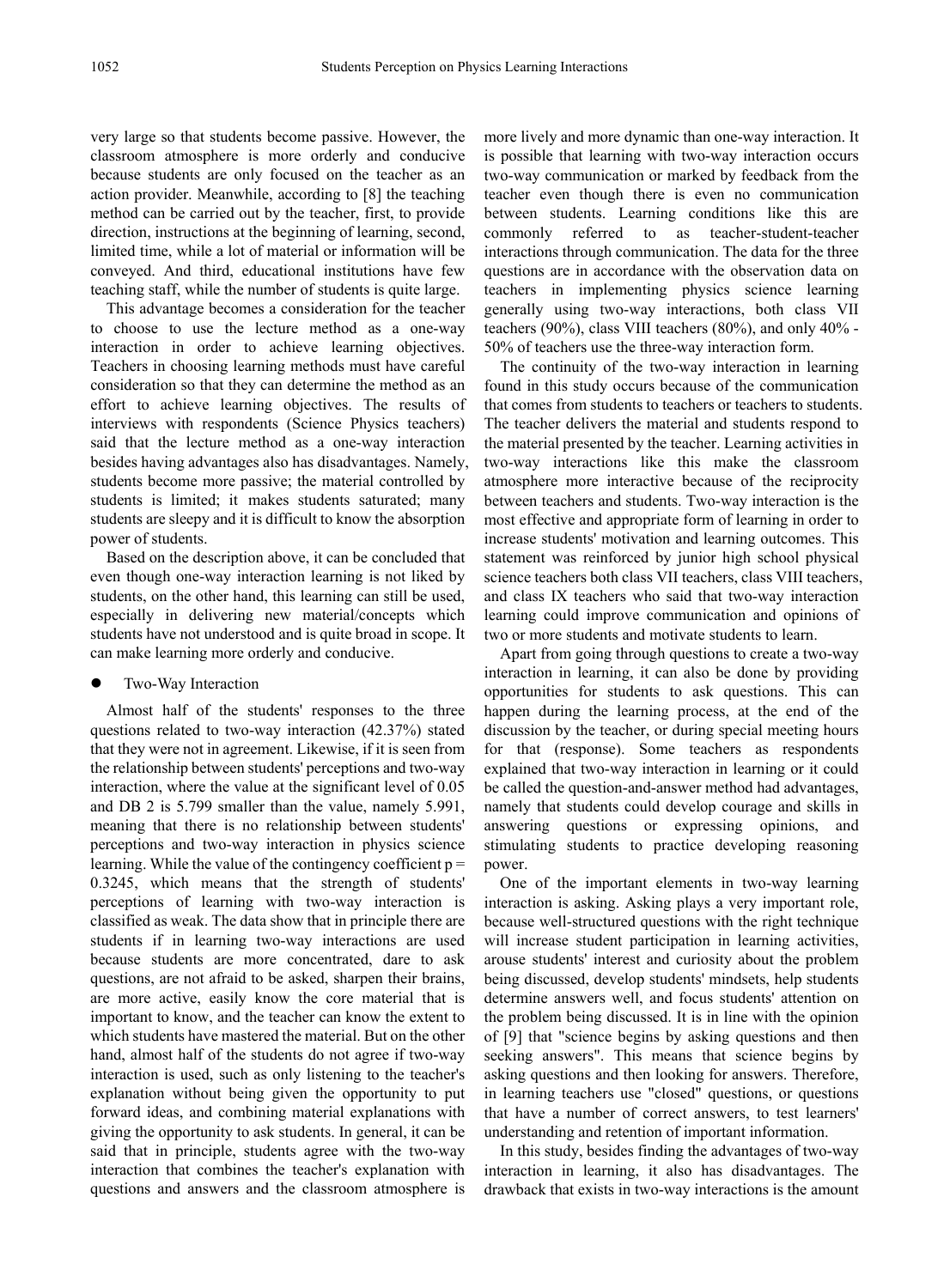of time wasted because students need time to find the answers raised by the teacher. The existence of a target to pursue material that must be achieved by students, two-way interaction is not the main choice because the teacher needs to consider if the two-way interaction pattern is still used it results in a lot of material that must be achieved because of the lack of time. Likewise, what did some teachers as respondents that in two-way interaction learning a lot of time was wasted, learning time was limited, and it made students afraid because they were ready to answer questions, say.

Three-Way or More Interaction (Multi-Directional)

Almost all of the students' responses to the five questions are related to three-way interaction learning (82.36%). Judging from the value  $= 30.808$  at a significant level of 0.05 and DB 4, while  $= 9.488$ , this means>, meaning that there is a relationship between students' perceptions and three-way or more interaction. While the value of the contingency coefficient  $p = 0.9313$ , which means that students' perceptions of learning with two-way interaction are very strong.

The strong relationship between students and three-way interaction learning or more shows that in principle; students in three-way or more interaction are used in learning. Students feel happy when learning media and learning resources are used, discussion methods, given the opportunity to share with friends, discuss in groups, and group discussions with other groups. However, teachers in implementing learning rarely use (only a small part, namely 30% - 50% of students) three-way learning or more.

Through interviews, some students suggested that three-way or more learning is better and more complex in increasing the interaction and motivation of students to learn when compared to one-way interaction or two-way interaction. This is because in a three-way, learning or more students interact with media and learning resources so that they easily understand the material being studied. This is in line with Hamalik's opinion in [10] that the use of learning media in the learning process can generate new desires and interests, generate motivation and stimulation of learning activities, and even bring psychological influences on students. Also, in line with the opinion of [11] that "learning media is a tool that can function and be used to convey learning messages". This means that learning media is a tool that functions and is used to convey learning messages. This means that learning media is a form of the channel used to transmit messages, information or learning materials to stimulate students to learn.

In the learning process, the use of instructional media has the advantage that it can increase the interaction of students with other students and teachers both through groups and through discussions between groups. In addition, using learning media can help teachers convey messages, make it easier for teachers to convey messages, provide similarities to students about the material or solution to a problem, increase attention, interest, and direct students to learn.

Based on the description above, it appears that the use of media in learning interactions is very important. Therefore, the limitations of learning media in this study can be overcome by using simple learning media that are around the school, such as pictures or other media. Apart from being contextual, this media is also widely used in the learning environment and is well known to students and is even easy to operate by students.

Related to the results of the description of three-way or more interactions, it appears that in principle, learning with three or more (multi-directional) interactions can enable a more interactive learning process carried out by teachers and students compared to two-way interactions. With three or more directional interactions in learning, it will be able to increase the cooperation and learning activeness of students and help certain students who have learning difficulties. This is in accordance with the natural Sciences teacher's opinion that the advantages of interaction are three or more directions, namely creating teamwork, students being more active, making students aware that problems are easily resolved, and getting students to respect other people's opinions. In addition, teachers' activeness is also needed, such as providing guidance, motivation, stimulation and direction about what should be learned and how to learn it, and no less important to help students who experience learning difficulties.

To increase the activity of the learning process with this three-way interaction or more, the teacher needs to make the best possible planning and implementation based on the plans that have been made. In this way, it is hoped that it can boost the learning outcomes of students compared to other learning.

Three-way or more interaction in learning is a form of one-way communication, two-way communication, and three-way or more communication. Of the various forms of interaction will affect the method used by the teacher. This learning method is an important value for the sustainability of interaction as a medium of the learning process. The teacher has an important role in the learning process because the teacher should recognize students well through better interaction so that students can develop their abilities.

In addition to the advantages of three-way or more interaction, this learning has drawbacks as stated by the Physics teacher that in three-way interaction learning or more students get very limited information from the teacher, the class is too noisy, the presentation material is limited, and the discussion is only controlled by clever learners.

# **5. Conclusion and Suggestion**

Based on the description of the research results described earlier regarding the students' perceptions of